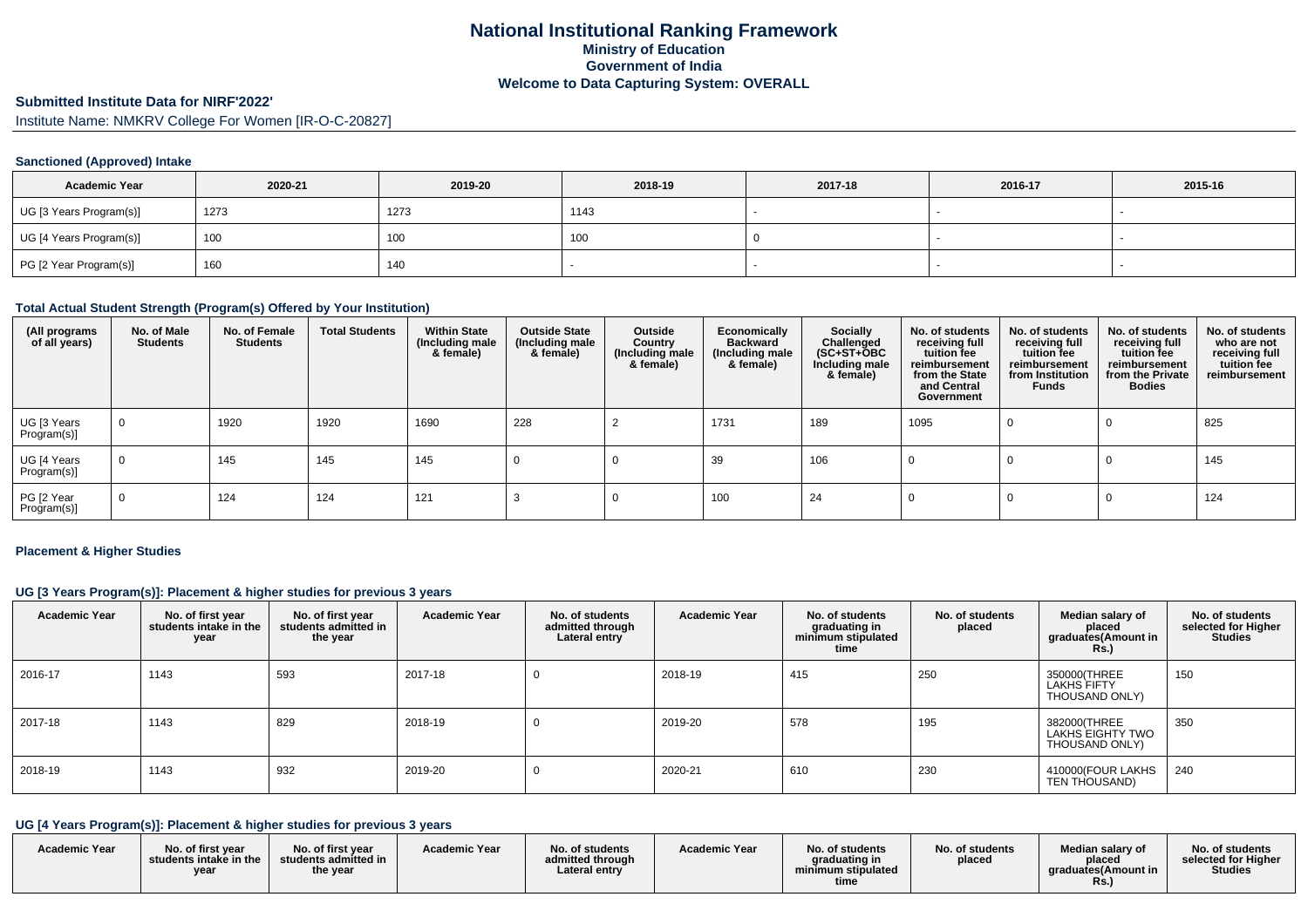| 2015-16 |  | 2016-17 | 2018-19 |  | O(Zero) |  |
|---------|--|---------|---------|--|---------|--|
| 2016-17 |  | 2017-18 | 2019-20 |  | O(Zero) |  |
| 2017-18 |  | 2018-19 | 2020-21 |  | O(Zero) |  |

# **PG [2 Years Program(s)]: Placement & higher studies for previous 3 years**

| <b>Academic Year</b> | No. of first year<br>students intake in the<br>year | No. of first year<br>students admitted in<br>the year | <b>Academic Year</b> | No. of students graduating in minimum<br>stipulated time | No. of students<br>placed | Median salary of<br>placed<br>graduates(Amount in<br><b>Rs.)</b> | No. of students<br>selected for Higher<br>Studies |
|----------------------|-----------------------------------------------------|-------------------------------------------------------|----------------------|----------------------------------------------------------|---------------------------|------------------------------------------------------------------|---------------------------------------------------|
| 2017-18              | 140                                                 | 132                                                   | 2018-19              | 59                                                       | 24                        | 350000(THREE<br><b>LAKHS FIFTY</b><br>THOUSAND)                  | 35                                                |
| 2018-19              | 140                                                 | 84                                                    | 2019-20              | 84                                                       | 20                        | 400000(FOUR<br>LAKHS)                                            | 64                                                |
| 2019-20              | 140                                                 | 62                                                    | 2020-21              | 54                                                       | 36                        | 438000(FOUR LAKHS<br>THIRTY EIGHT<br>THOIUSAND)                  | 18                                                |

#### **Ph.D Student Details**

| Ph.D (Student pursuing doctoral program till 2020-21 Students admitted in the academic year 2020-21 should not be entered here.) |                                                                                                                                  |                       |         |  |  |  |
|----------------------------------------------------------------------------------------------------------------------------------|----------------------------------------------------------------------------------------------------------------------------------|-----------------------|---------|--|--|--|
|                                                                                                                                  |                                                                                                                                  | <b>Total Students</b> |         |  |  |  |
| Full Time                                                                                                                        |                                                                                                                                  | 3                     |         |  |  |  |
| Part Time                                                                                                                        |                                                                                                                                  | 0                     |         |  |  |  |
|                                                                                                                                  | No. of Ph.D students graduated (including Integrated Ph.D)                                                                       |                       |         |  |  |  |
|                                                                                                                                  | 2020-21                                                                                                                          | 2019-20               | 2018-19 |  |  |  |
| Full Time                                                                                                                        |                                                                                                                                  |                       |         |  |  |  |
| Part Time                                                                                                                        |                                                                                                                                  |                       |         |  |  |  |
|                                                                                                                                  | PG (Student pursuing MD/MS/DNB program till 2020-21 Students admitted in the academic year 2021 - 22 should not be entered here) |                       |         |  |  |  |
|                                                                                                                                  | Number of students pursuing PG (MD/MS/DNB) program                                                                               |                       | O       |  |  |  |
| No. of students Graduating in PG (MD/MS/DNB) program                                                                             |                                                                                                                                  |                       |         |  |  |  |
| 2020-21                                                                                                                          | 2019-20<br>2018-19                                                                                                               |                       |         |  |  |  |
| 0                                                                                                                                |                                                                                                                                  |                       |         |  |  |  |

#### **Online Education**

| 1. Does all programs/courses were completed on time.                | Yes                                                                                                                                                                                                                                                                                                                                                                                                                                                                                                                                                                                                                                                                                                             |
|---------------------------------------------------------------------|-----------------------------------------------------------------------------------------------------------------------------------------------------------------------------------------------------------------------------------------------------------------------------------------------------------------------------------------------------------------------------------------------------------------------------------------------------------------------------------------------------------------------------------------------------------------------------------------------------------------------------------------------------------------------------------------------------------------|
| 2. Measures taken to complete the syllabus of courses and programs. | 1. The College strictly followed the academic calendar of the year 2020-21<br>2. Orientation Programme was conducted to students to educate them about online classes<br>3. Online classes were taken from the first day if the start of the year, classes were handled through Google Suite, Zoom, VLAB<br>in case of practical classes<br>4. Many lectures and seminars were organised through online as part of the curriculum<br>5. tests were conducted through google form.<br>6. e-content was developed by the faculty members and was uploaded in the website as part of the curriculum for the student<br>benefit<br>7. Online classroom teaching recordings was sent to students as a study material |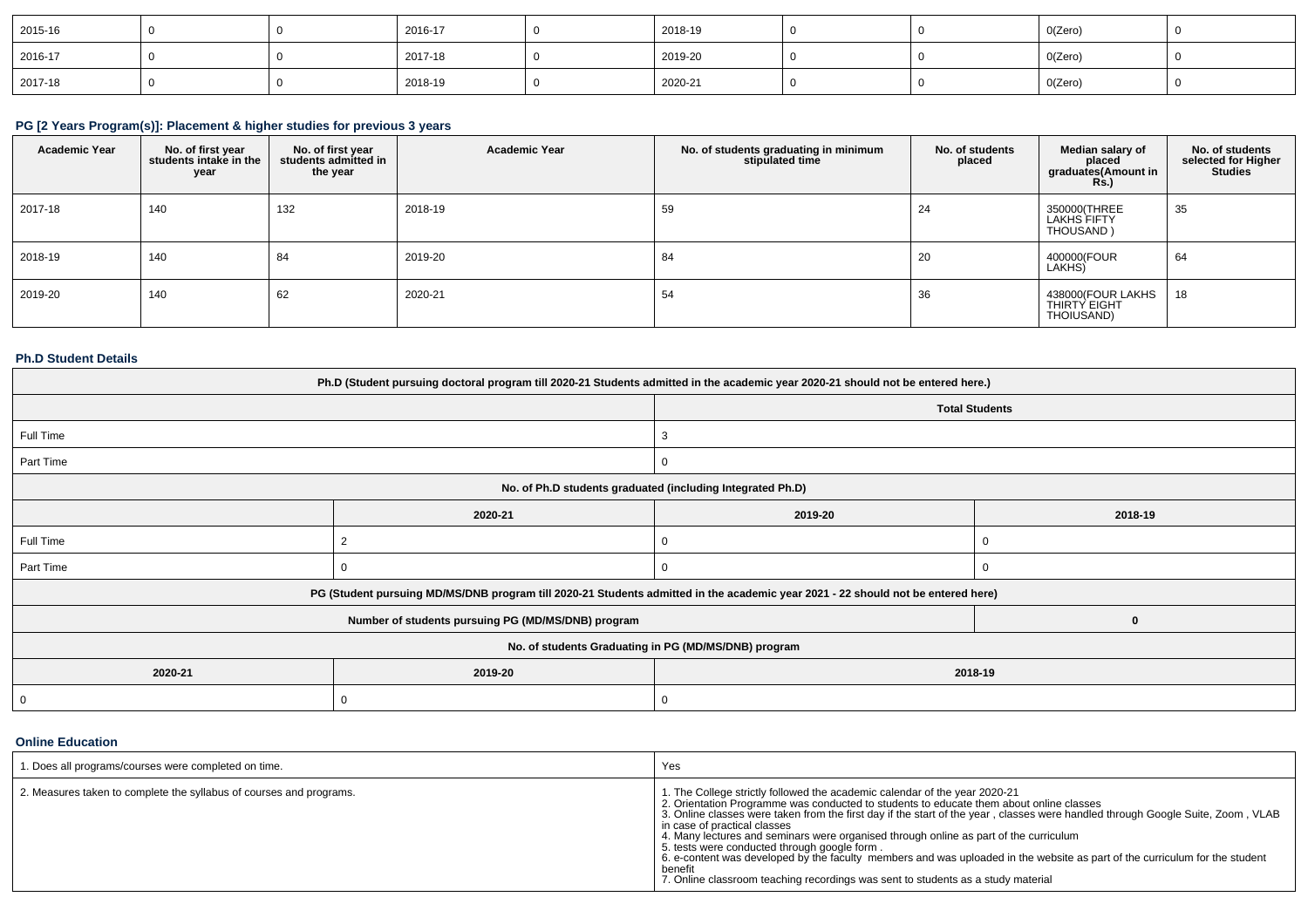| 3. The period of delay in completion of syllabus (in months).                                               |  |                                                                                |                                                |  |  |
|-------------------------------------------------------------------------------------------------------------|--|--------------------------------------------------------------------------------|------------------------------------------------|--|--|
| 4. The period of delay in conducting exams (in months).                                                     |  |                                                                                |                                                |  |  |
| <b>Portal Name</b><br>No. of students offered online courses which have credit<br>transferred to transcript |  | Total no, of online courses which have credit transferred<br>to the transcript | Total no. of credits transferred to transcript |  |  |
| Swayam                                                                                                      |  |                                                                                |                                                |  |  |
| 5. No. of courses developed and available online on Swayam platform by your institution faculty             |  |                                                                                |                                                |  |  |

# **Financial Resources: Utilised Amount for the Capital expenditure for previous 3 years**

| <b>Academic Year</b>                                                                                 | 2020-21                                                     | 2019-20                                                               | 2018-19                                                                    |  |  |  |  |
|------------------------------------------------------------------------------------------------------|-------------------------------------------------------------|-----------------------------------------------------------------------|----------------------------------------------------------------------------|--|--|--|--|
|                                                                                                      | <b>Utilised Amount</b>                                      | <b>Utilised Amount</b>                                                | <b>Utilised Amount</b>                                                     |  |  |  |  |
| Annual Capital Expenditure on Academic Activities and Resources (excluding expenditure on buildings) |                                                             |                                                                       |                                                                            |  |  |  |  |
| Library                                                                                              | 128458 (ONE LAKH TWENTY EIGHT THOUSAND FOUR<br>FIFTY EIGHT) | 268462 (TWO LAKHS SIXTY EIGHT THOUSAND FOUR<br>HUNDRED AND SIXTY TWO) | 248089 (TWO LAKHS FORTY EIGHT THOUSAND EIGHTY<br>NINE)                     |  |  |  |  |
| New Equipment for Laboratories                                                                       | 3435745 (THREE FOUR THREE FIVE SEVEN FOUR FIVE)             | 14239183 (ONE FOUR TWO THREE NINE ONE EIGHT<br>THREE)                 | 15652662 (ONE FIVE SIX FIVE TWO SIX SIX TWO)                               |  |  |  |  |
| <b>Engineering Workshops</b>                                                                         | $0$ (ZERO)                                                  | $0$ (ZERO)                                                            | $0$ (ZERO)                                                                 |  |  |  |  |
| Other expenditure on creation of Capital Assets (excluding<br>expenditure on Land and Building)      | 4117014 (FORTY ONE LAKHS SEVENTEEN THOUSAND<br>FOURTEEN)    | 899545 (EIGHT LAKHS NINETYNEINE THOUSAND FIVE<br>HUNDRÈD FORTY FIVE)  | 736798 (SEVEN LAKHS THIRTY SIX THOUSAND SEVEN<br>HUNDRED AND NINETY EIGHT) |  |  |  |  |

# **Financial Resources: Utilised Amount for the Operational expenditure for previous 3 years**

| <b>Academic Year</b>                                                                                                                                                                            | 2020-21                                                                                   | 2019-20                                                                           | 2018-19                                                                                    |  |  |  |  |
|-------------------------------------------------------------------------------------------------------------------------------------------------------------------------------------------------|-------------------------------------------------------------------------------------------|-----------------------------------------------------------------------------------|--------------------------------------------------------------------------------------------|--|--|--|--|
|                                                                                                                                                                                                 | <b>Utilised Amount</b>                                                                    | <b>Utilised Amount</b>                                                            | <b>Utilised Amount</b>                                                                     |  |  |  |  |
| <b>Annual Operational Expenditure</b>                                                                                                                                                           |                                                                                           |                                                                                   |                                                                                            |  |  |  |  |
| Salaries (Teaching and Non Teaching staff)                                                                                                                                                      | 106145690 (TEN CRORES SIXTY ONE LAKHS FORTY FIVE<br>THOUSAND SIX HUNDRED AND NINETY)      | 101065666 (TEN CRORES TEN LAKHS SIXTY FIVE<br>THOUSAND SIX HUNDRED AND SIXTY SIX) | 93039783 (NINE CRORES THIRTY LAKHS THIRTY NINE<br>THOUSAND SEVEN HUNDRED AND EIGHTY THREE) |  |  |  |  |
| Maintenance of Academic Infrastructure or consumables and<br>other running expenditures (excluding maintenance of hostels<br>and allied services, rent of the building, depreciation cost, etc) | 11944578 (ONE CRORE NINETEEN LAKHS FORTY FOUR<br>THOUSAND FIVE HUNDRED AND SEVENTY EIGHT) | 4283305 (FORTY TWO LAKHS EIGHTY THREE THOUSAND<br>THREE HUNDRED AND FIVE)         | 5200000 (FIFTY TWO LAKHS)                                                                  |  |  |  |  |
| Seminars/Conferences/Workshops                                                                                                                                                                  | 229441 (TWO LAKHS TWENT NINE THOUSAND FOUR<br>HUNDRED AND FORTY ONE)                      | 156971 (ONE LAKH FIFTY SIX THOUSAND NINE HUNDREC<br>AND SEVENTY ONE)              | 3451582 (THIRTY FOUR LAKHS FIFTY ONE THOUSAND<br>FIVE HUNDRED AND EIGHTY TWO)              |  |  |  |  |

**IPR**

| Calendar year            | 2020 | 2019 | 2018 |
|--------------------------|------|------|------|
| No. of Patents Published |      |      |      |
| No. of Patents Granted   |      |      |      |

## **Sponsored Research Details**

| <b>Financial Year</b>           | 2020-21 | 2019-20 | 2018-19 |  |
|---------------------------------|---------|---------|---------|--|
| Total no. of Sponsored Projects |         |         |         |  |
| Total no. of Funding Agencies   |         |         |         |  |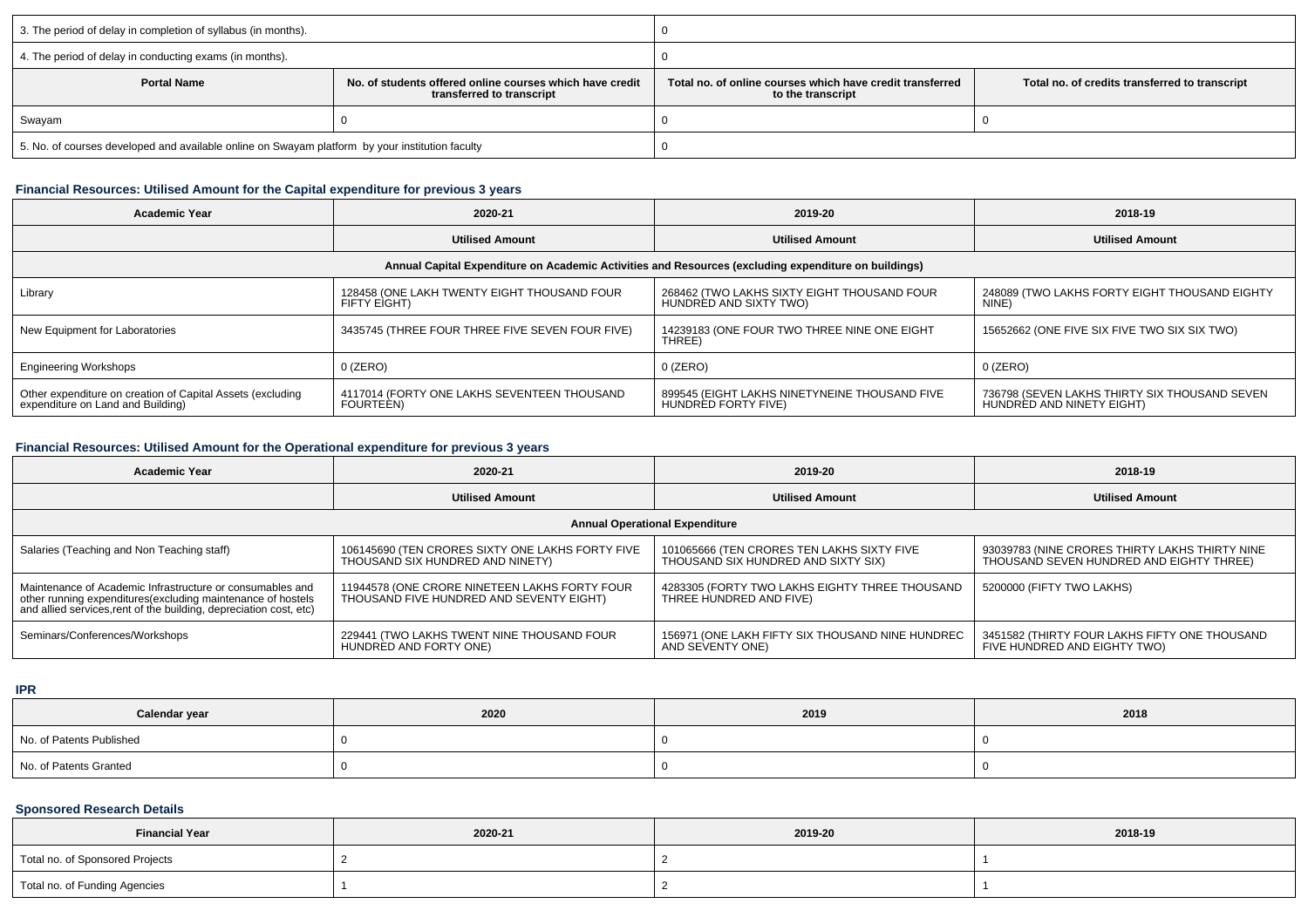| 108000<br>Total Amount<br>Rupees) ו<br>(Amount ir<br>it Received |                              | 9200000                                    | 4000000            |  |
|------------------------------------------------------------------|------------------------------|--------------------------------------------|--------------------|--|
| <sup>+</sup> Received in Words                                   | one lakh eight thousand only | <b><i>Y</i> TWO LAKHS</b><br><b>NINETY</b> | <b>FORTY LAKHS</b> |  |

### **Consultancy Project Details**

| <b>Financial Year</b>                    | 2020-21 | 2019-20 | 2018-19 |
|------------------------------------------|---------|---------|---------|
| Total no. of Consultancy Projects        |         |         |         |
| Total no. of Client Organizations        |         |         |         |
| Total Amount Received (Amount in Rupees) |         |         |         |
| Amount Received in Words                 | Zero    | Zero    | Zero    |

# **Executive Development Program/Management Development Programs**

| <b>Financial Year</b>                                                             | 2020-21 | 2019-20 | 2018-19 |
|-----------------------------------------------------------------------------------|---------|---------|---------|
| Total no. of Executive Development Programs/ Management<br>Development Programs   |         |         |         |
| Total no. of Participants                                                         |         |         |         |
| Total Annual Earnings (Amount in Rupees)(Excluding Lodging<br>& Boarding Charges) |         |         |         |
| Total Annual Earnings in Words                                                    | Zero    | Zero    | Zero    |

### **PCS Facilities: Facilities of physically challenged students**

| 1. Do your institution buildings have Lifts/Ramps?                                                                                                         | Yes, more than 80% of the buildings |
|------------------------------------------------------------------------------------------------------------------------------------------------------------|-------------------------------------|
| 2. Do your institution have provision for walking aids, including wheelchairs and transportation from one building to another for<br>handicapped students? | Yes                                 |
| 3. Do your institution buildings have specially designed toilets for handicapped students?                                                                 | Yes, more than 80% of the buildings |

#### **Accreditation**

#### **NBA Accreditation**

| d NBA Accreditation?_<br>our institute<br>.Does<br>, nave a valid | <b>NO</b> |
|-------------------------------------------------------------------|-----------|
|-------------------------------------------------------------------|-----------|

#### **NAAC Accreditation**

| 1. Does your institute have a valid NAAC Accreditation? |            | YES |             |  |  |
|---------------------------------------------------------|------------|-----|-------------|--|--|
| Valid from                                              | Valid upto |     | <b>CGPA</b> |  |  |
| 15-11-2015                                              | 14-11-2020 |     | 3.22        |  |  |
| 28-03-2010                                              | 27-03-2015 |     | 3.02        |  |  |
| 16-09-2003                                              | 14-09-2008 |     | - 87        |  |  |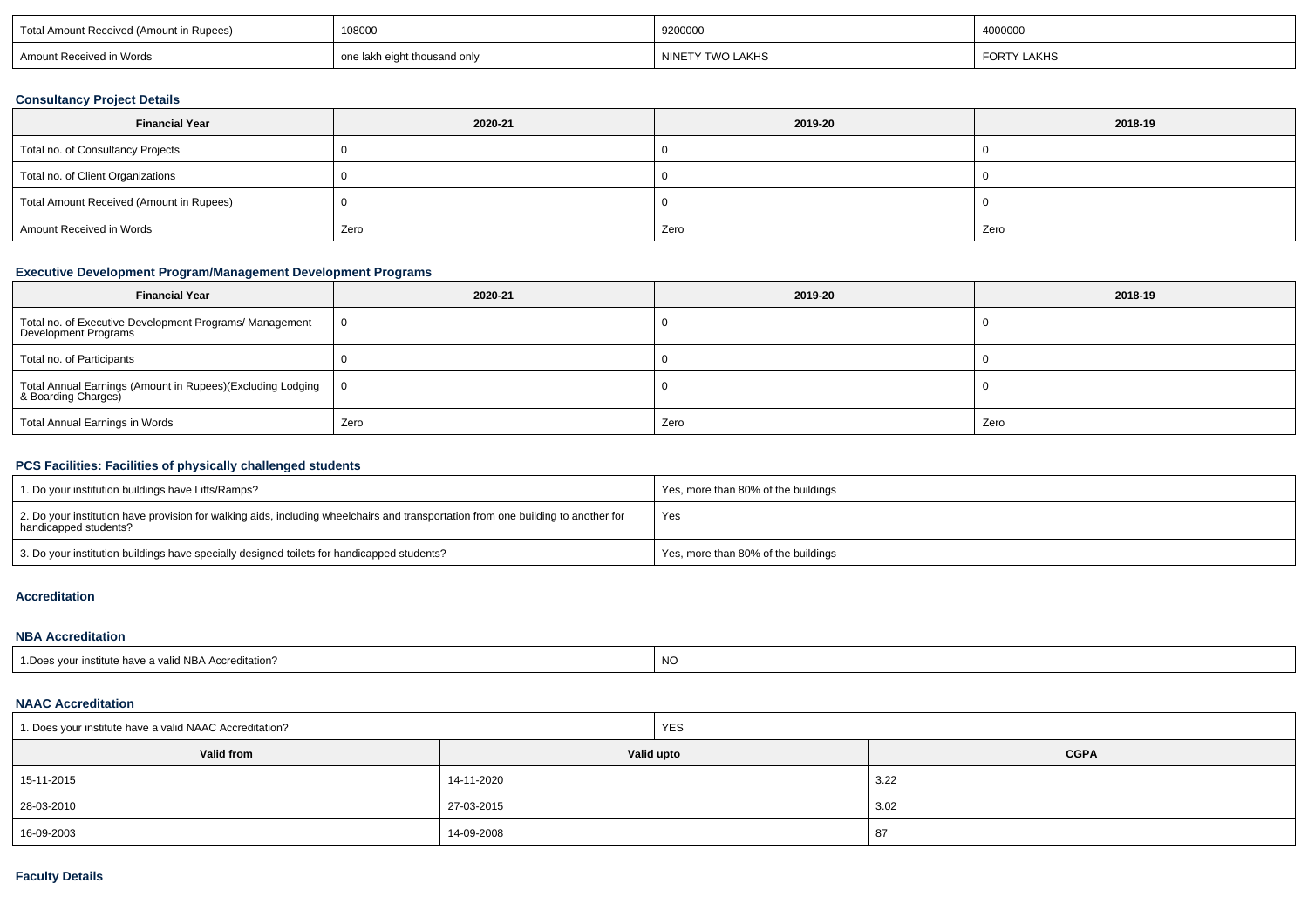| Srno           | Name                             | Age | <b>Designation</b>         | Gender | Qualification                     | Experience (In<br>Months) | <b>Currently working</b><br>with institution? | <b>Joining Date</b> | <b>Leaving Date</b>      | <b>Association type</b> |
|----------------|----------------------------------|-----|----------------------------|--------|-----------------------------------|---------------------------|-----------------------------------------------|---------------------|--------------------------|-------------------------|
|                | DR HAMSHA K                      | 53  | <b>Assistant Professor</b> | Female | M.Tech                            | 264                       | Yes                                           | 07-10-2000          | $\overline{\phantom{a}}$ | Regular                 |
| $\overline{2}$ | <b>AKHILA V</b>                  | 29  | <b>Assistant Professor</b> | Female | M.Sc.                             | 60                        | Yes                                           | 01-06-2016          | $\overline{\phantom{a}}$ | Regular                 |
| 3              | AKSHATHA A G                     | 30  | <b>Assistant Professor</b> | Female | MA(MC): M.A.Mass<br>Communication | 50                        | Yes                                           | 19-06-2017          | $\sim$                   | Regular                 |
| 4              | AKSHATHA M D                     | 36  | <b>Assistant Professor</b> | Female | Ph.D                              | 96                        | Yes                                           | 22-12-2014          | $\sim$                   | Regular                 |
| 5              | ANGADI SUDHA<br><b>CHANNAPPA</b> | 39  | <b>Assistant Professor</b> | Female | Ph.D                              | 96                        | Yes                                           | 02-03-2014          | $\overline{\phantom{a}}$ | Regular                 |
| 6              | ANU REVAMMA<br><b>PARVATI</b>    | 28  | <b>Assistant Professor</b> | Female | M.COM                             | 31                        | Yes                                           | 07-01-2019          | $\overline{\phantom{a}}$ | Regular                 |
| $\overline{7}$ | ANUPAMA M A                      | 36  | <b>Assistant Professor</b> | Female | M.COM                             | 156                       | Yes                                           | 31-08-2009          | $\overline{\phantom{a}}$ | Regular                 |
| 8              | ANURADHA B T                     | 59  | Associate Professor        | Female | Ph.D                              | 390                       | Yes                                           | 22-01-1990          | $\sim$                   | Regular                 |
| 9              | <b>ASHWINI S</b>                 | 39  | <b>Assistant Professor</b> | Female | M.A.(History)                     | 168                       | Yes                                           | 03-11-2008          | $\sim$                   | Regular                 |
| 10             | AVANEEJA J<br>RAJESH             | 50  | <b>Assistant Professor</b> | Female | M.A                               | 60                        | Yes                                           | 11-11-2016          | $\overline{\phantom{a}}$ | Regular                 |
| 11             | <b>BASAVARAJ</b><br>AMARAPPA     | 42  | <b>Assistant Professor</b> | Male   | <b>NET</b>                        | 78                        | Yes                                           | 26-02-2016          | $\overline{\phantom{a}}$ | Regular                 |
| 12             | <b>BHAMAMANI B J</b>             | 35  | <b>Assistant Professor</b> | Female | M.Sc.                             | 24                        | Yes                                           | 11-07-2019          | $\overline{\phantom{a}}$ | Regular                 |
| 13             | <b>BINDHYA M</b>                 | 29  | <b>Assistant Professor</b> | Female | M.Sc.                             | 42                        | Yes                                           | 01-01-2018          | $\sim$                   | Regular                 |
| 14             | <b>CHAITANYA</b>                 | 37  | <b>Assistant Professor</b> | Female | M. Phil                           | 84                        | Yes                                           | 01-03-2017          | $\overline{\phantom{a}}$ | Regular                 |
| 15             | <b>CHAITRA</b><br>KARANTH        | 27  | <b>Assistant Professor</b> | Female | M.COM                             | 19                        | Yes                                           | 20-01-2020          | $\overline{\phantom{a}}$ | Adhoc / Contractual     |
| 16             | DIVYASHREE I R                   | 29  | <b>Assistant Professor</b> | Female | <b>MBA</b>                        | 84                        | Yes                                           | 17-12-2015          | $\sim$                   | Regular                 |
| 17             | DR VASANTA<br><b>VALLIC</b>      | 57  | Associate Professor        | Female | Ph.D                              | 444                       | Yes                                           | 19-07-1985          | $\sim$                   | Regular                 |
| 18             | <b>G SUDHA</b>                   | 45  | <b>Assistant Professor</b> | Female | MSc(IT)                           | 216                       | Yes                                           | 01-09-2004          | $\sim$                   | Regular                 |
| 19             | <b>GEETHA P</b>                  | 36  | <b>Assistant Professor</b> | Female | M.COM                             | 156                       | Yes                                           | 10-08-2009          | $\overline{\phantom{a}}$ | Regular                 |
| 20             | <b>GOUTHAMI G</b>                | 31  | <b>Assistant Professor</b> | Female | M.Sc.                             | 48                        | Yes                                           | 07-08-2017          | $\overline{\phantom{a}}$ | Regular                 |
| 21             | JAMES BOUND                      | 37  | <b>Assistant Professor</b> | Male   | Ph.D                              | 47                        | Yes                                           | 17-08-2017          | $\sim$                   | Adhoc / Contractual     |
| 22             | JYOTHI R<br>AIYENGAR             | 49  | <b>Assistant Professor</b> | Female | M.COM                             | 168                       | Yes                                           | 01-08-2008          | $\overline{\phantom{a}}$ | Regular                 |
| 23             | K SUMAN RAO                      | 48  | <b>Assistant Professor</b> | Female | Ph.D                              | 9                         | Yes                                           | 10-11-2020          | $\overline{\phantom{a}}$ | Adhoc / Contractual     |
| 24             | KUMAR D N                        | 56  | <b>Assistant Professor</b> | Male   | M. Phil                           | 216                       | Yes                                           | 03-10-2016          | $\sim$                   | Regular                 |
| 25             | LEELAVATHI P                     | 38  | <b>Assistant Professor</b> | Female | <b>NET</b>                        | 144                       | Yes                                           | 20-12-2010          | $\sim$                   | Regular                 |
| 26             | LOKESH G                         | 58  | Associate Professor        | Male   | M.Sc(Phy)                         | 390                       | Yes                                           | 25-01-1990          | $\sim$                   | Regular                 |
| 27             | LOKESH TN                        | 47  | <b>Assistant Professor</b> | Female | Ph.D                              | 288                       | Yes                                           | 22-12-2018          | $\sim$                   | Regular                 |
| 28             | <b>MADHURISD</b>                 | 30  | <b>Assistant Professor</b> | Female | M.COM                             | 60                        | Yes                                           | 10-07-2017          | $\sim$                   | Regular                 |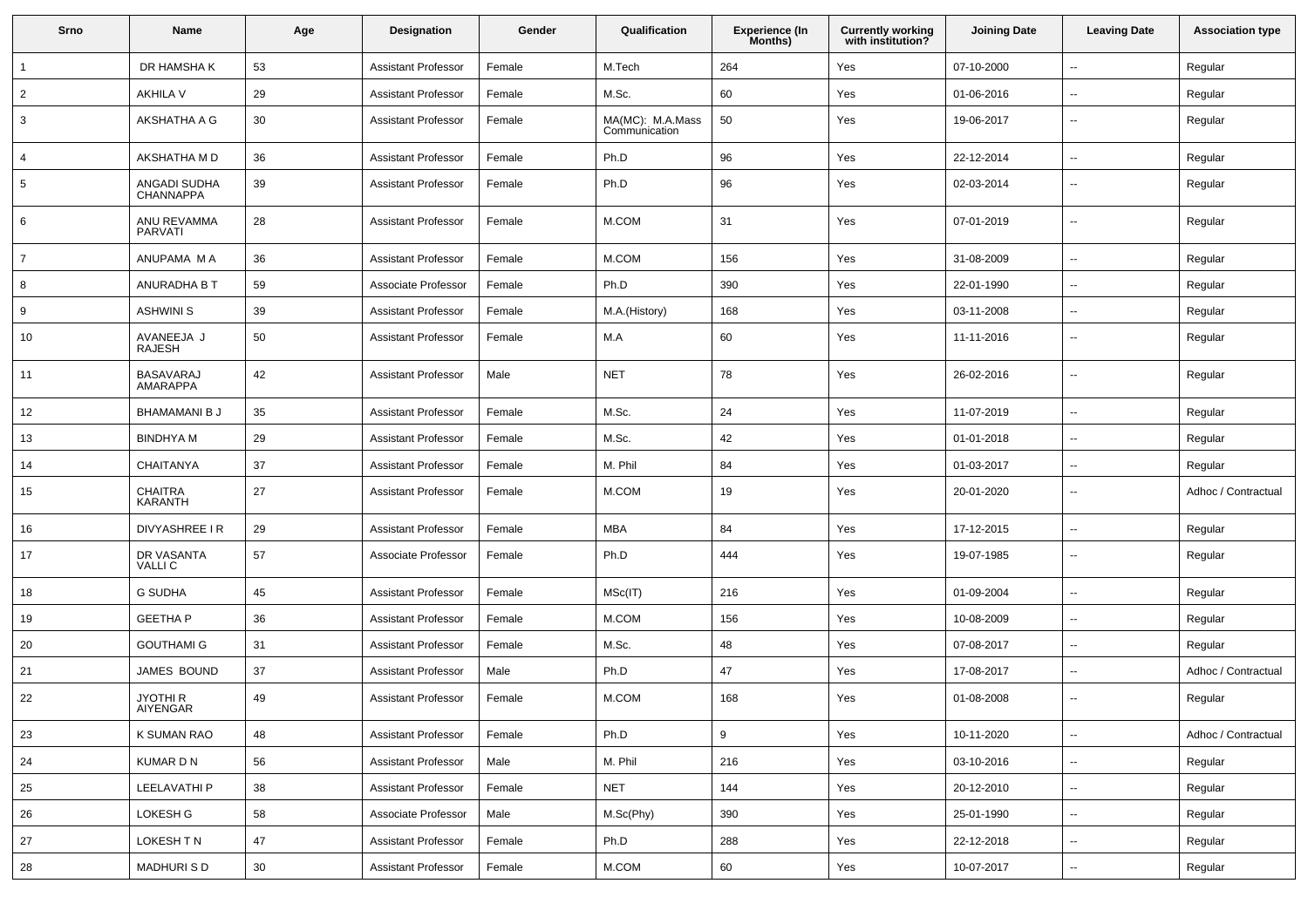| 29 | <b>MAHANTESH B</b><br><b>HAVANI</b> | 38 | <b>Assistant Professor</b> | Male   | <b>NET</b>                        | 48  | Yes | 13-12-2017 | $\overline{\phantom{a}}$ | Regular             |
|----|-------------------------------------|----|----------------------------|--------|-----------------------------------|-----|-----|------------|--------------------------|---------------------|
| 30 | <b>MALA SRIDHARA</b>                | 60 | Associate Professor        | Female | M.A                               | 444 | Yes | 19-07-1985 | $\overline{\phantom{a}}$ | Regular             |
| 31 | <b>MAMATHA B N</b>                  | 29 | <b>Assistant Professor</b> | Female | M.Sc(Phy)                         | 84  | Yes | 05-03-2015 | $\overline{\phantom{a}}$ | Regular             |
| 32 | <b>MANASA J</b>                     | 27 | <b>Assistant Professor</b> | Female | M.COM                             | 43  | Yes | 18-01-2018 | $\overline{\phantom{a}}$ | Regular             |
| 33 | MANJULA J                           | 43 | <b>Assistant Professor</b> | Female | M. Phil                           | 228 | Yes | 18-07-2003 | $\overline{\phantom{a}}$ | Regular             |
| 34 | MANJUNATHA CV                       | 27 | <b>Assistant Professor</b> | Male   | M.Sc.                             | 47  | Yes | 02-11-2017 | $\sim$                   | Regular             |
| 35 | <b>MANJUNATHA R</b>                 | 37 | <b>Assistant Professor</b> | Male   | NET                               | 78  | Yes | 26-02-2016 | $\sim$                   | Regular             |
| 36 | <b>MEENA KUMARIT</b>                | 59 | Associate Professor        | Female | M. Phil                           | 114 | Yes | 22-02-2013 | $\overline{\phantom{a}}$ | Regular             |
| 37 | MEGHA <sub>S</sub>                  | 25 | <b>Assistant Professor</b> | Female | MA(MC): M.A.Mass<br>Communication | 21  | Yes | 01-10-2019 | $\overline{\phantom{a}}$ | Adhoc / Contractual |
| 38 | Mohammed<br>Mazharuddin             | 27 | <b>Assistant Professor</b> | Male   | M.A                               | 9   | Yes | 09-11-2020 | $\overline{\phantom{a}}$ | Adhoc / Contractual |
| 39 | <b>MOHANMURTHY A</b>                | 25 | <b>Assistant Professor</b> | Male   | MA(MC): M.A.Mass<br>Communication | 34  | Yes | 06-09-2019 | $\overline{\phantom{a}}$ | Adhoc / Contractual |
| 40 | <b>NIKITHA PAI</b>                  | 38 | <b>Assistant Professor</b> | Female | <b>MCA</b>                        | 43  | Yes | 01-01-2018 | $\overline{\phantom{a}}$ | Adhoc / Contractual |
| 41 | NOBEL YAMUNA E<br>ĸ                 | 41 | <b>Assistant Professor</b> | Female | B.Ed                              | 9   | Yes | 10-11-2020 | $\overline{\phantom{a}}$ | Adhoc / Contractual |
| 42 | <b>PADMINI</b>                      | 59 | Other                      | Female | MP.Ed.                            | 456 | Yes | 08-08-1984 | $\overline{\phantom{a}}$ | Regular             |
| 43 | <b>PARIMALA</b><br>NIJAGAL          | 57 | <b>Assistant Professor</b> | Female | Ph.D                              | 144 | Yes | 27-06-2016 | $\overline{\phantom{a}}$ | Regular             |
| 44 | <b>PARVATHI</b><br>ELATTHUVALAPPIL  | 30 | <b>Assistant Professor</b> | Female | M.A                               | 36  | Yes | 04-07-2018 | $\overline{\phantom{a}}$ | Regular             |
| 45 | PATIL PUSHA<br>MANTAGOUDA           | 27 | <b>Assistant Professor</b> | Female | M.Sc.                             | 24  | Yes | 11-07-2019 | $\overline{\phantom{a}}$ | Adhoc / Contractual |
| 46 | <b>PAULINE EDWIN</b>                | 59 | Associate Professor        | Female | M.A                               | 403 | Yes | 01-02-1989 | $\overline{\phantom{a}}$ | Regular             |
| 47 | PRASHANTH<br><b>KUMAR P N</b>       | 35 | <b>Assistant Professor</b> | Male   | Ph.D                              | 48  | Yes | 01-09-2017 | $\overline{\phantom{a}}$ | Regular             |
| 48 | PREETHI P V                         | 39 | <b>Assistant Professor</b> | Female | Ph.D                              | 47  | Yes | 16-08-2017 | $\overline{\phantom{a}}$ | Adhoc / Contractual |
| 49 | PREMALATHA R                        | 59 | Associate Professor        | Female | M.A.(Economics)                   | 391 | Yes | 29-01-1990 | $\overline{\phantom{a}}$ | Regular             |
| 50 | PRIYA R                             | 42 | <b>Assistant Professor</b> | Female | M.Sc.                             | 192 | Yes | 26-07-2006 | $\overline{\phantom{a}}$ | Regular             |
| 51 | PUSHKALA N                          | 53 | <b>Assistant Professor</b> | Female | Ph.D                              | 84  | Yes | 13-07-2015 | ۰.                       | Regular             |
| 52 | RADHA RANI V                        | 29 | <b>Assistant Professor</b> | Female | M.Sc.                             | 19  | Yes | 13-01-2020 | Ξ.                       | Adhoc / Contractual |
| 53 | RAMYA N                             | 31 | <b>Assistant Professor</b> | Female | M.COM                             | 55  | Yes | 30-01-2017 | $\overline{\phantom{a}}$ | Regular             |
| 54 | RENUKA SOMULU<br>RATHOD             | 40 | <b>Assistant Professor</b> | Female | Ph.D                              | 78  | Yes | 01-02-2017 | ۰.                       | Regular             |
| 55 | ROOPA D L                           | 38 | <b>Assistant Professor</b> | Female | Ph.D                              | 144 | Yes | 15-07-2010 | ۰.                       | Regular             |
| 56 | ROOPASHREE A                        | 38 | <b>Assistant Professor</b> | Female | MBA                               | 120 | Yes | 12-03-2012 | $\overline{\phantom{a}}$ | Regular             |
| 57 | ROOPASHREE B R                      | 29 | <b>Assistant Professor</b> | Female | M.Sc.                             | 70  | Yes | 11-07-2016 | ۰.                       | Adhoc / Contractual |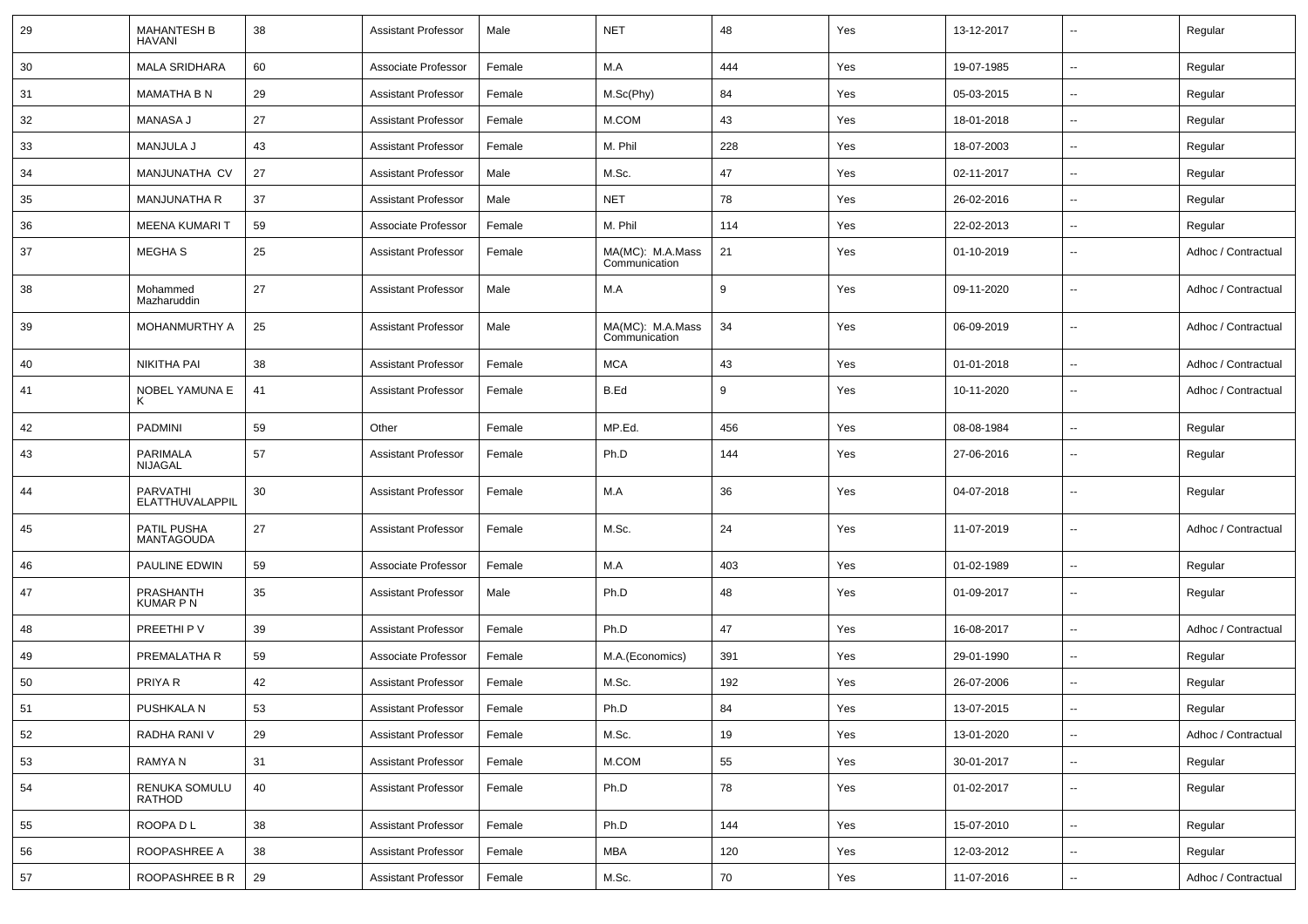| 58 | S V SRIDHARA<br><b>MURTHY</b>     | 59 | Associate Professor                                 | Male   | Ph.D            | 439 | Yes | 08-01-1996 | $\overline{\phantom{a}}$ | Regular             |
|----|-----------------------------------|----|-----------------------------------------------------|--------|-----------------|-----|-----|------------|--------------------------|---------------------|
| 59 | <b>SABA TARANNUM</b>              | 33 | <b>Assistant Professor</b>                          | Female | Ph.D            | 72  | Yes | 20-06-2016 | $\sim$                   | Regular             |
| 60 | SANDHYA L<br><b>HEGDE</b>         | 38 | <b>Assistant Professor</b>                          | Female | Ph.D            | 42  | Yes | 01-01-2018 | --                       | Regular             |
| 61 | SANGEETHA G N                     | 49 | <b>Assistant Professor</b>                          | Female | Ph.D            | 294 | Yes | 08-09-1996 | $\sim$                   | Regular             |
| 62 | SANTHOSH A S                      | 35 | <b>Assistant Professor</b>                          | Male   | M.Sc.           | 33  | Yes | 15-09-2018 | $\overline{\phantom{a}}$ | Regular             |
| 63 | SARALA D                          | 41 | <b>Assistant Professor</b>                          | Female | M.COM           | 23  | Yes | 05-08-2019 | $-$                      | Regular             |
| 64 | SHAMALA D                         | 38 | <b>Assistant Professor</b>                          | Female | Ph.D            | 84  | Yes | 25-08-2016 | $\overline{a}$           | Regular             |
| 65 | SHARADA T                         | 42 | <b>Assistant Professor</b>                          | Female | M.A             | 84  | Yes | 10-06-2015 | $\sim$                   | Regular             |
| 66 | SHASHIREKHA B V                   | 37 | <b>Assistant Professor</b>                          | Female | M. Phil         | 144 | Yes | 01-11-2010 | $\sim$                   | Regular             |
| 67 | SHEEBA KOUSAR<br><b>SHAHIBABA</b> | 30 | <b>Assistant Professor</b>                          | Female | M.Sc.           | 24  | Yes | 05-08-2019 | $\sim$                   | Adhoc / Contractual |
| 68 | SHEEBA S                          | 36 | <b>Assistant Professor</b>                          | Female | M.Sc.           | 168 | Yes | 11-09-2008 | Ξ.                       | Regular             |
| 69 | SHILPA A                          | 30 | <b>Assistant Professor</b>                          | Female | M.COM           | 84  | Yes | 26-02-2015 | $\overline{\phantom{a}}$ | Regular             |
| 70 | SHILPA M                          | 30 | <b>Assistant Professor</b>                          | Female | B.E             | 72  | Yes | 01-01-2016 | $\overline{\phantom{a}}$ | Regular             |
| 71 | SHILPA P                          | 40 | <b>Assistant Professor</b>                          | Female | M. Phil         | 216 | Yes | 01-09-2004 | $\overline{a}$           | Regular             |
| 72 | SHOBHA V                          | 29 | <b>Assistant Professor</b>                          | Female | M.COM           | 98  | Yes | 12-11-2014 | $\sim$                   | Regular             |
| 73 | SNEHA M                           | 27 | <b>Assistant Professor</b>                          | Female | M.COM           | 24  | Yes | 10-07-2019 | $\sim$                   | Adhoc / Contractual |
| 74 | SNEHALATA G<br><b>NADIGER</b>     | 55 | Dean / Principal /<br>Director / Vice<br>Chancellor | Female | Ph.D            | 72  | Yes | 10-03-2015 | --                       | Regular             |
| 75 | SOWMYA B                          | 32 | <b>Assistant Professor</b>                          | Female | M.A.(Sociology) | 84  | Yes | 10-12-2015 | $\sim$                   | Regular             |
| 76 | SPANDANA H S                      | 35 | <b>Assistant Professor</b>                          | Female | Ph.D            | 24  | Yes | 12-07-2019 | Ξ.                       | Adhoc / Contractual |
| 77 | STELLA ANANTHIA                   | 59 | <b>Assistant Professor</b>                          | Female | Ph.D            | 312 | Yes | 04-03-2019 | $\sim$                   | Regular             |
| 78 | SUKANYA R                         | 30 | <b>Assistant Professor</b>                          | Female | M.COM           | 19  | Yes | 10-01-2020 | $-$                      | Adhoc / Contractual |
| 79 | <b>SUMAN PRASAD</b>               | 49 | <b>Assistant Professor</b>                          | Female | M.Sc.           | 336 | Yes | 02-07-1994 | $\overline{a}$           | Regular             |
| 80 | SUNIL KUMAR V                     | 30 | <b>Assistant Professor</b>                          | Male   | M.COM           | 23  | Yes | 08-08-2019 | $\overline{a}$           | Regular             |
| 81 | <b>SUPARNAK</b>                   | 35 | <b>Assistant Professor</b>                          | Female | M.Sc.           | 24  | Yes | 12-07-2019 | $\sim$                   | Adhoc / Contractual |
| 82 | SURESH G S                        | 58 | Associate Professor                                 | Male   | Ph.D            | 396 | Yes | 21-12-1989 | $\overline{\phantom{a}}$ | Regular             |
| 83 | SUSHEELAMBAL M<br>N               | 58 | <b>Assistant Professor</b>                          | Female | Ph.D            | 34  | Yes | 04-09-2018 | $\sim$                   | Regular             |
| 84 | SWAMY<br>ATMANANDA                | 59 | Associate Professor                                 | Male   | Ph.D            | 403 | Yes | 01-12-1989 | $\sim$                   | Regular             |
| 85 | <b>TEJASWINI G</b>                | 43 | <b>Assistant Professor</b>                          | Female | M.Sc.           | 72  | Yes | 15-06-2015 | $\overline{\phantom{a}}$ | Regular             |
| 86 | <b>URMI SARKAR</b>                | 48 | <b>Assistant Professor</b>                          | Female | M.A             | 24  | Yes | 15-07-2019 | $\sim$                   | Adhoc / Contractual |
| 87 | <b>VANISHREE N</b>                | 55 | <b>Assistant Professor</b>                          | Female | M. Phil         | 396 | Yes | 01-07-1989 | $\sim$                   | Regular             |